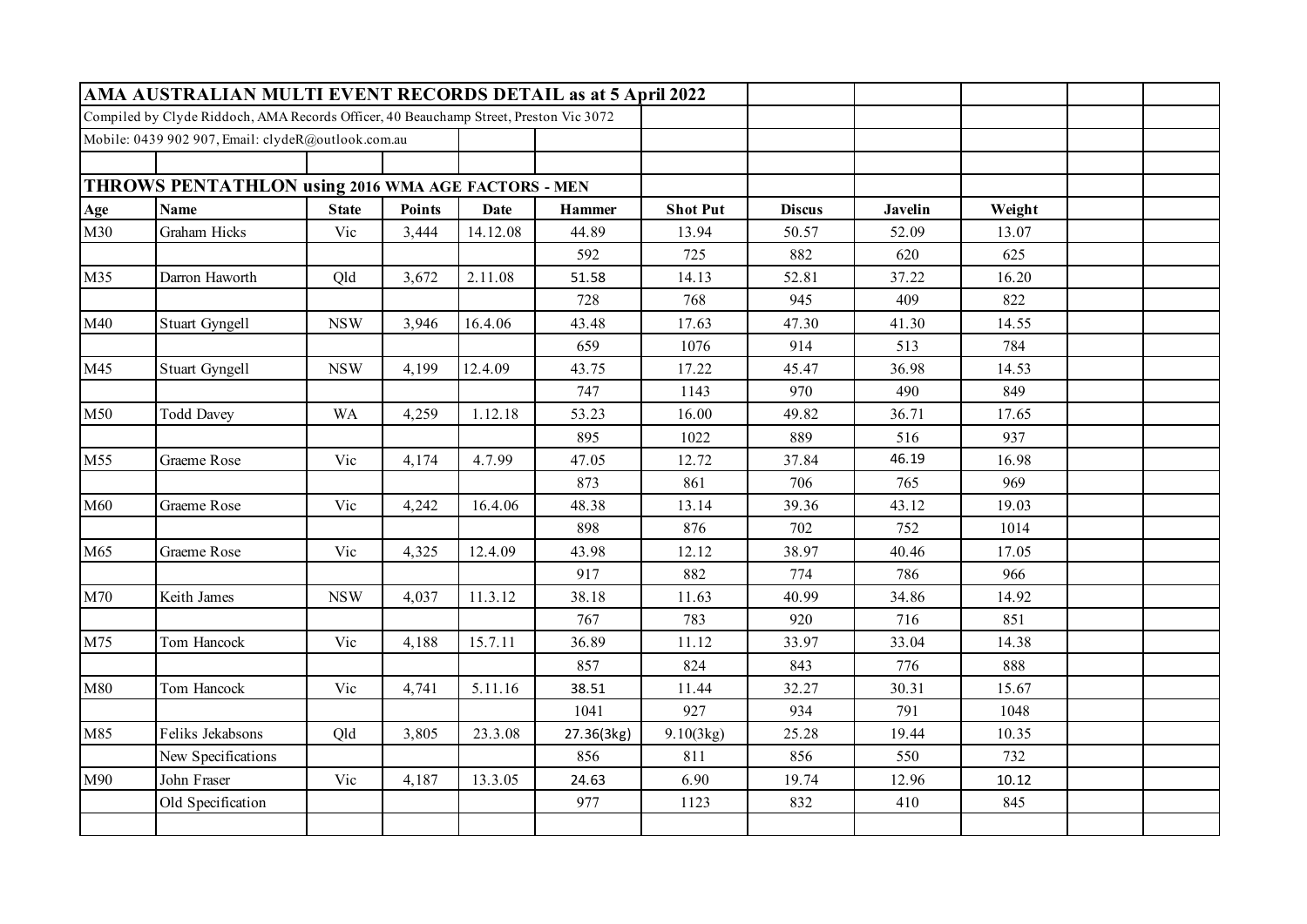|                 | <b>THROWS PENTATHLON - AMA CHAMPIONSHIP RECORDS - MEN</b>                       |              |               |             |               |                 |               |         |        |  |
|-----------------|---------------------------------------------------------------------------------|--------------|---------------|-------------|---------------|-----------------|---------------|---------|--------|--|
| Age             | <b>Name</b>                                                                     | <b>State</b> | <b>Points</b> | <b>Date</b> | <b>Hammer</b> | <b>Shot Put</b> | <b>Discus</b> | Javelin | Weight |  |
| M30             | <b>Shane Carstairs</b>                                                          | Vic          | 3,164         | 28.4.19     | 38.74         | 15.65           | 44.48         | 43.20   | 12.57  |  |
|                 |                                                                                 |              |               |             | 492           | 830             | 756           | 489     | 597    |  |
| M35             | Stuart Gyngell                                                                  | <b>NSW</b>   | 3,611         | 2002        | 44.15         | 17.34           | 45.06         | 43.67   | 14.96  |  |
|                 |                                                                                 |              |               |             | 602           | 974             | 781           | 504     | 750    |  |
|                 | M40 & M45 - as above in Australian records Stuart Gyngell M40 3,946 & M45 4,199 |              |               |             |               |                 |               |         |        |  |
| M50             | Stuart Gyngell                                                                  | $_{\rm NSW}$ | 4,072         |             |               |                 |               |         |        |  |
| M55             | Graeme Rose                                                                     | Vic          | 4,085         | 2001        | 43.32         | 12.29           | 38.90         | 49.48   | 15.99  |  |
|                 |                                                                                 |              |               |             | 792           | 827             | 730           | 832     | 904    |  |
|                 | M60 & M65 - as above in Australian records Graeme Rose M60 4,242 & M65 4,325    |              |               |             |               |                 |               |         |        |  |
| M70             | Colin Murray-Lee                                                                | Qld          | 3,995         | 1999        | 43.22         | 11.11           | 35.12         | 36.41   | 14.83  |  |
|                 |                                                                                 |              |               |             | 889           | 742             | 764           | 755     | 845    |  |
| M75             | Tom Hancock                                                                     | Vic          | 4,036         | 8.4.12      | 35.10         | 10.31           | 35.04         | 29.17   | 15.02  |  |
|                 |                                                                                 |              |               |             | 807           | 754             | 875           | 666     | 934    |  |
| M80             | Tom Hancock                                                                     | Vic          | 4,394         | 11.6.17     | 35.75         | 11.12           | 29.20         | 28.99   | 14.57  |  |
|                 |                                                                                 |              |               |             | 955           | 896             | 829           | 749     | 965    |  |
|                 | M85 - as above in Australian records Feliks Jekabsons 3,805                     |              |               |             |               |                 |               |         |        |  |
|                 |                                                                                 |              |               |             |               |                 |               |         |        |  |
|                 | THROWS PENTATHLON using 2016 WMA AGE FACTORS - WOMEN                            |              |               |             |               |                 |               |         |        |  |
| Age             | <b>Name</b>                                                                     | <b>State</b> | Points        | <b>Date</b> | Hammer        | <b>Shot Put</b> | <b>Discus</b> | Javelin | Weight |  |
| W30             | <b>Byrony Glass</b>                                                             | <b>WA</b>    | 3,831         | 12.4.09     | 56.99         | 11.63           | 38.13         | 22.83   | 17.29  |  |
|                 |                                                                                 |              |               |             | 1104          | 637             | 618           | 342     | 1130   |  |
| W35             | Chris Schultz                                                                   | Vic          | 3,795         | 7.12.87     | 38.24         | 14.77           | 45.10         | 36.58   | 12.68  |  |
|                 |                                                                                 |              |               |             | 752           | 882             | 787           | 645     | 729    |  |
| W40             | Jayne Hardy                                                                     | ACT          | 3,929         | 20.4.03     | 41.86         | 10.46           | 37.62         | 39.32   | 14.27  |  |
|                 |                                                                                 |              |               |             | 915           | 635             | 692           | 766     | 921    |  |
| W45             | Chris Schultz                                                                   | Vic          | 4,174         | 26.7.97     | 37.24         | 12.68           | 42.46         | 31.12   | 12.94  |  |
|                 |                                                                                 |              |               |             | 873           | 870             | 875           | 645     | 911    |  |
| W50             | Chris Schultz                                                                   | Vic          | 4,371         | 13.7.01     | 37.88         | 13.87           | 40.35         | 32.18   | 12.94  |  |
|                 |                                                                                 |              |               |             | 902           | 1028            | 911           | 711     | 819    |  |
| W <sub>55</sub> | Mary Thomas                                                                     | <b>NSW</b>   | 4,285         | 7.8.99      | 35.00         | 11.65           | 29.79         | 41.02   | 10.32  |  |
|                 |                                                                                 |              |               |             | 909           | 925             | 711           | 1043    | 697    |  |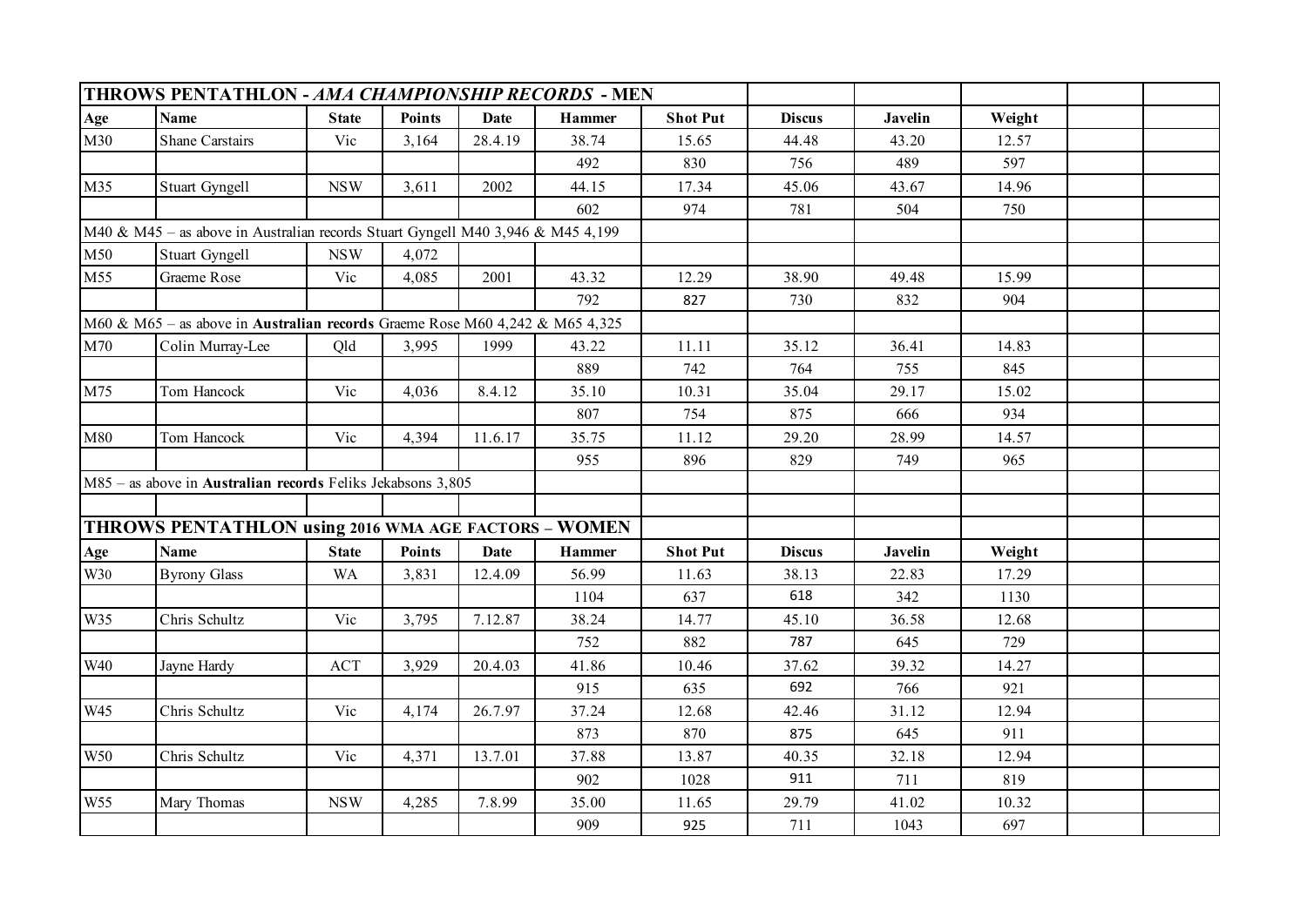| <b>W60</b>    | Dorn Jenkins                                                     | Vic          | 4,443         | 7.10.15     | 43.51         | 8.85            | 28.72         | 21.85          | 15.57     |  |
|---------------|------------------------------------------------------------------|--------------|---------------|-------------|---------------|-----------------|---------------|----------------|-----------|--|
|               |                                                                  |              |               |             | 1310          | 746             | 768           | 576            | 1043      |  |
| W65           | Dorn Jenkins                                                     | Vic          | 4,711         | 21.3.21     | 42.46         | 8.64            | 23.16         | 19.78          | 15.91     |  |
|               |                                                                  |              |               |             | 1435          | 817             | 684           | 590            | 1185      |  |
| W70           | Mary Thomas                                                      | <b>NSW</b>   | 4,407         | 16.8.15     | 28.82         | 8.57            | 22.60         | 22.69          | 10.69     |  |
|               |                                                                  |              |               |             | 1049          | 921             | 780           | 814            | 843       |  |
| W75           | Helen Searle                                                     | Qld          | 4,482         | 14.2.15     | 31.68         | 10.40           | 20.67         | 17.35          | 10.65     |  |
|               |                                                                  |              |               |             | 1155          | 1134            | 743           | 658            | 792       |  |
| $\,$ W80 $\,$ | Heather Doherty                                                  | Qld          | 4,108         | 8.1.14      | 21.74         | 7.11            | 19.38         | 17.27          | 9.42      |  |
|               |                                                                  |              |               |             | 866           | 843             | 829           | 771            | 864       |  |
| <b>W85</b>    | Ruth Frith                                                       | <b>NSW</b>   | 3,200         | 7.3.98      | 15.48         | 5.57            | 13.25         | 9.82           | 6.51      |  |
|               | Old specifications                                               |              |               |             | 692           | 747             | 660           | 531            | 570       |  |
| W90           | Ruth Frith                                                       | Qld          | 3,598         | 24.4.00     | 13.13         | 5.22            | 11.81         | 9.33           | 6.00      |  |
|               | Old specifications                                               |              |               |             | 711           | 841             | 756           | 683            | 607       |  |
| W95           | Ruth Frith                                                       | Qld          | 4,253         | $Oct-06$    | 13.71(2kg)    | 4.99(2kg)       | 9.49(750g)    | 7.01           | 5.58(4kg) |  |
|               | New Specifications, before 1/1/10, WR not accepted by WMA        |              |               |             | 993           | 1003            | 831           | 750            | 676       |  |
| W100          | Ruth Frith                                                       | Old          | 5,743         | 23.8.09     | 10.16(2kg)    | 4.27(2kg)       | 9.04(750g)    | 6.43           | 4.42(4kg) |  |
|               | New Specifications, before 1/1/10, WR not accepted by WMA        |              |               |             | 1203          | 1114            | 1292          | 1307           | 827       |  |
| W100          | Ruth Frith                                                       | Old          | 5,180         | 2.4.11      | 10.14         | 3.96            | 9.30          | 5.63           | 4.68      |  |
|               | New Specifications - after 1/1/10                                |              |               |             | 998           | 1022            | 1335          | 1129           | 696       |  |
|               |                                                                  |              |               |             |               |                 |               |                |           |  |
|               | THROWS PENTATHLON - AMA CHAMPIONSHIP RECORDS - WOMEN             |              |               |             |               |                 |               |                |           |  |
| Age           | <b>Name</b>                                                      | <b>State</b> | <b>Points</b> | <b>Date</b> | <b>Hammer</b> | <b>Shot Put</b> | <b>Discus</b> | <b>Javelin</b> | Weight    |  |
|               | $W30$ – as above in <b>Australian records</b> Byrony Glass 3,831 |              |               |             |               |                 |               |                |           |  |
| W35           | <b>Byrony Glass</b>                                              | <b>WA</b>    | 3,621         | 8.4.12      | 52.64         | 11.44           | 33.55         | 20.00          | 16.68     |  |
|               |                                                                  |              |               |             | 1102          | 652             | 553           | 312            | 1002      |  |
|               | $W40$ – as above in <b>Australian records</b> Jane Hardy 3,929   |              |               |             |               |                 |               |                |           |  |
| W45           | Chris Schultz                                                    | Vic          | 4,160         | 1996        | 36.32         | 13.16           | 42.16         | 32.12          | 12.40     |  |
|               |                                                                  |              |               |             | 847           | 909             | 868           | 669            | 867       |  |
| W50           | Marja-Leena Parviaiven                                           | <b>NSW</b>   | 4,252         | 13.4.98     | 51.73         | 9.11            | 34.85         | 22.40          | 16.29     |  |
|               |                                                                  |              |               |             | 1301          | 627             | 767           | 489            | 1068      |  |
| W55           | Gabriele Watts                                                   | <b>NSW</b>   | 4,253         | 4.4.22      | 40.17         | 11.61           | 31.03         | 22.61          | 13.9      |  |
|               |                                                                  |              |               |             | 1070          | 922             | 746           | 529            | 986       |  |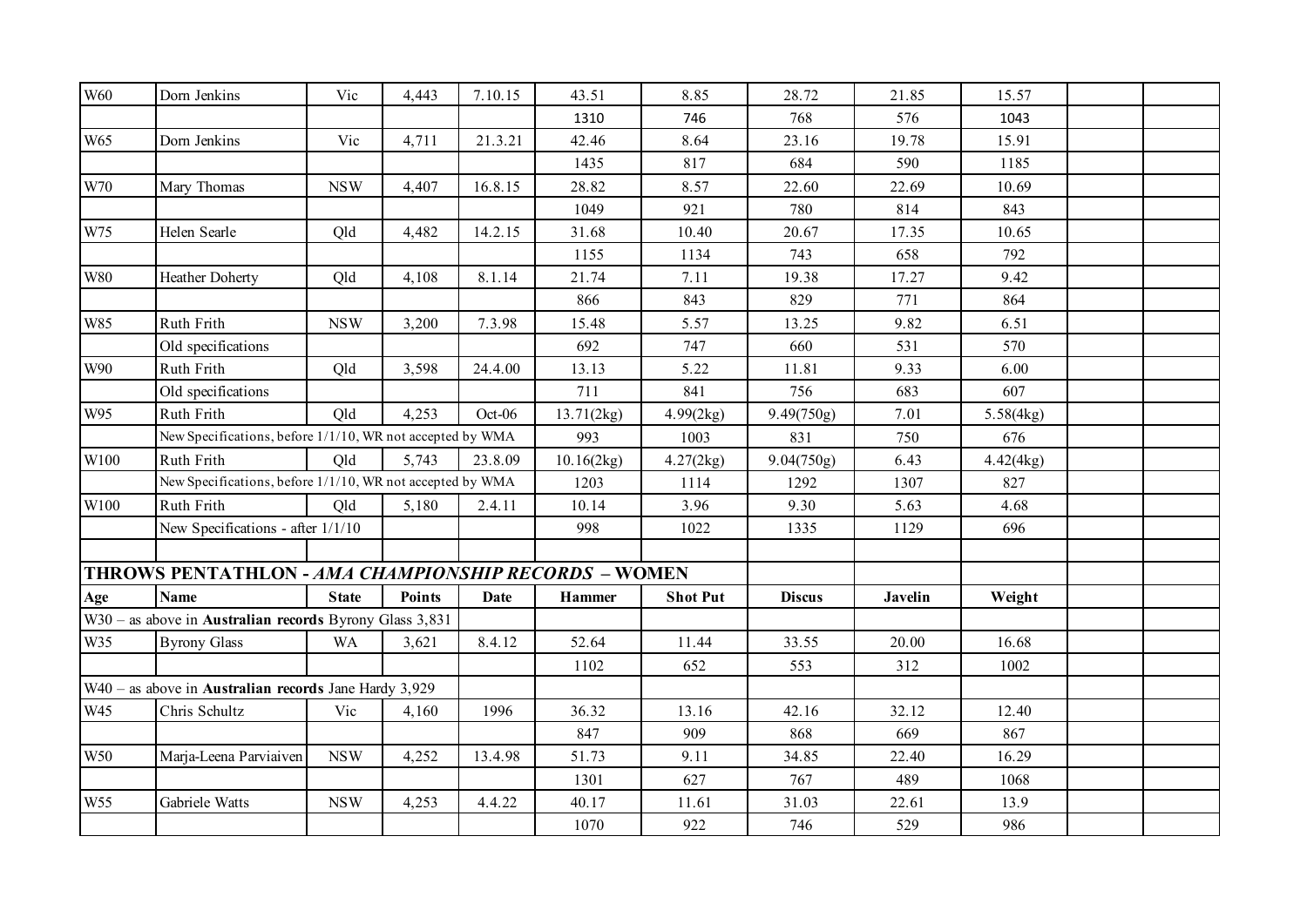| W60             | Dorn Jenkins                                                                                                             | Vic          | 4,042         | 28.4.18     | 39.84      | 8.89       | 20.26      | 20.01      | 16.11      |  |
|-----------------|--------------------------------------------------------------------------------------------------------------------------|--------------|---------------|-------------|------------|------------|------------|------------|------------|--|
|                 |                                                                                                                          |              |               |             | 1182       | 750        | 507        | 519        | 1084       |  |
| W <sub>65</sub> | Jill Taylor                                                                                                              | <b>NSW</b>   | 3,544         | 4.4.22      | 30.04      | 7.48       | 21.51      | 14.06      | 12.25      |  |
|                 |                                                                                                                          |              |               |             | 959        | 688        | 626        | 392        | 879        |  |
| $\,$ W70 $\,$   | Mary Thomas                                                                                                              | <b>NSW</b>   | 4,333         | 5.4.15      | 28.78      | 8.28       | 21.87      | 22.12      | 10.86      |  |
|                 |                                                                                                                          |              |               |             | 1047       | 885        | 751        | 791        | 859        |  |
| W75             | Mary Thomas                                                                                                              | <b>NSW</b>   | 3,911         | 4.4.22      | 29.76      | 7.84       | 21.16      | 14.84      | 9.67       |  |
|                 |                                                                                                                          |              |               |             | 1073       | 818        | 764        | 549        | 707        |  |
| <b>W80</b>      | Raema McMillan                                                                                                           | <b>WA</b>    | 3,710         | 4.4.10      | 22.36      | 7.03       | 15.57      | 14.87      | 8.33       |  |
|                 |                                                                                                                          |              |               |             | 896        | 833        | 640        | 674        | 667        |  |
| W85             | Ruth Frith                                                                                                               | $_{\rm NSW}$ | 3,155         | 13.4.98     | 14.48      | 5.52       | 12.84      | 10.62      | 6.43       |  |
|                 | Old specifications                                                                                                       |              |               |             | 637        | 739        | 635        | 583        | 561        |  |
|                 | W90 & W95 – as above in <b>Australian records</b> Ruth Frith W90 3,598 old specifications & W95 4,253 new specifications |              |               |             |            |            |            |            |            |  |
| W100            | <b>Ruth Frith</b>                                                                                                        | Qld          | 5,061         | 4.4.10      | 10.02      | 4.37       | 8.14       | 5.90       | 4.13       |  |
|                 | New Specifications                                                                                                       |              |               |             | 984        | 1144       | 1145       | 1189       | 599        |  |
|                 |                                                                                                                          |              |               |             |            |            |            |            |            |  |
|                 | HEAVY WEIGHT PENTATHLON using 2016 AMA AGE FACTORS - MEN                                                                 |              |               |             |            |            |            |            |            |  |
| Age             | <b>Name</b>                                                                                                              | <b>State</b> | <b>Points</b> | <b>Date</b> | Weight 1   | Weight 2   | Weight 3   | Weight 4   | Weight 5   |  |
| M30             | Warren Button                                                                                                            | <b>WA</b>    | 3,835         | 9.1.21      | 22.09 201b | 20.65 25lb | 14.60 35lb | 11.19 20kg | 8.71 56lb  |  |
|                 |                                                                                                                          |              |               |             | 801        | 848        | 712        | 752        | 722        |  |
| M35             | Darron Haworth                                                                                                           | Qld          | 4,352         | 6.10.08     | 23.16 20lb | 19.49 25lb | 15.69 35lb | 12.96 20kg | 10.78 56lb |  |
|                 |                                                                                                                          |              |               |             | 864        | 812        | 792        | 919        | 965        |  |
| M40             | Ricard Meiring                                                                                                           | <b>NSW</b>   | 4,668         | 2.10.17     | 23.24 20lb | 20.15 25lb | 16.14 35lb | 12.28 20kg | 10.49 56lb |  |
|                 |                                                                                                                          |              |               |             | 934        | 909        | 883        | 932        | 1010       |  |
| M45             | Ricard Meiring                                                                                                           | <b>ACT</b>   | 4,877         | 15.1.20     | 23.57 20lb | 20.84 25lb | 15.63 35lb | 11.63 20kg | 9.33 56lb  |  |
|                 |                                                                                                                          |              |               |             | 1026       | 1023       | 924        | 949        | 959        |  |
| M50             | Grant Edwards                                                                                                            | <b>ACT</b>   | 4,647         | 7.10.13     | 21.88 16lb | 20.88 201b | 17.74 25lb | 14.58 35lb | 11.30 20kg |  |
|                 |                                                                                                                          |              |               |             | 836        | 929        | 942        | 940        | 1000       |  |
| M55             | Grant Edwards                                                                                                            | <b>ACT</b>   | 4,675         | 15.4.18     | 21.75 16lb | 19.85 201b | 16.31 25lb | 13.46 35lb | 10.44 20kg |  |
|                 |                                                                                                                          |              |               |             | 896        | 942        | 925        | 926        | 986        |  |
| M60             | Roger Glass                                                                                                              | Vic          | 4,459         | 25.9.11     | 21.76 12lb | 20.28 16lb | 18.31 201b | 15.47 25lb | 11.68 35lb |  |
|                 |                                                                                                                          |              |               |             | 826        | 860        | 970        | 942        | 861        |  |
| M65             | Lajos Joni                                                                                                               | Qld          | 4,385         | 12.9.21     | 19.30 12lb | 18.74 16lb | 16.90 20lb | 14.23 25lb | 10.54 35lb |  |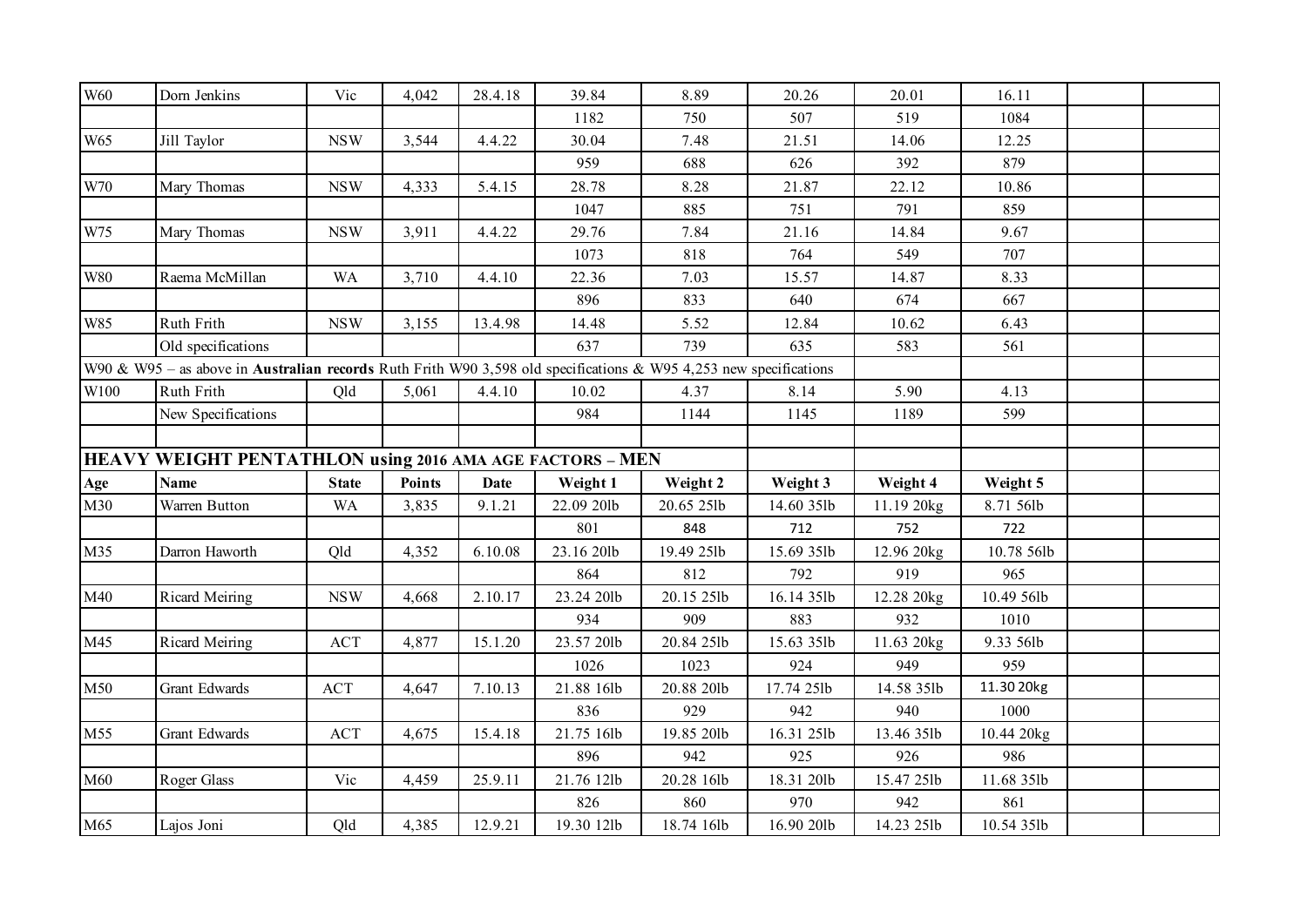|               |                                                            |              |               |             | 778        | 882        | 957        | 942        | 826        |  |
|---------------|------------------------------------------------------------|--------------|---------------|-------------|------------|------------|------------|------------|------------|--|
| M70           | Ossi Igel                                                  | <b>WA</b>    | 4,682         | 9.1.21      | 21.12 4kg  | 19.67 12lb | 17.32 16lb | 14.21 201b | 12.22 25lb |  |
|               |                                                            |              |               |             | 883        | 932        | 1009       | 908        | 950        |  |
| M75           | Ken Priestley                                              | Vic          | 4,335         | 7.10.13     | 20.00 4kg  | 15.97 12lb | 13.17 16lb | 11.78 201b | 9.87 25lb  |  |
|               |                                                            |              |               |             | 929        | 880        | 803        | 867        | 856        |  |
| M80           | Ron Simcock                                                | <b>NSW</b>   | 5,034         | 5.10.15     | 22.96 3kg  | 17.98 4kg  | 15.64 12lb | 12.70 16lb | 10.48 201b |  |
|               |                                                            |              |               |             | 1157       | 955        | 1046       | 947        | 929        |  |
| M85           | Ewan Drummond                                              | ACT          | 2,195         | 4.10.10     | 9.84 3kg   | 7.47 4kg   | 7.42 12lb  | 5.86 16lb  | 4.34 20lb  |  |
|               |                                                            |              |               |             | 496        | 396        | 492        | 442        | 369        |  |
| M90           | Rad Leovic                                                 | ACT          | 1,697         | 12.11.17    | 7.10 3kg   | 5.72 4kg   | 4.73 12lb  | 3.67 16lb  | 3.43 20lb  |  |
|               |                                                            |              |               |             | 407        | 341        | 335        | 289        | 325        |  |
|               |                                                            |              |               |             |            |            |            |            |            |  |
|               | HEAVY WEIGHT PENTATHLON using 2016 AMA AGE FACTORS - WOMEN |              |               |             |            |            |            |            |            |  |
| Age           | <b>Name</b>                                                | <b>State</b> | <b>Points</b> | <b>Date</b> | Weight 1   | Weight 2   | Weight 3   | Weight 4   | Weight 5   |  |
| W30           | Karyne Di Marco                                            | <b>NSW</b>   | 4,472         | 5.10.09     | 24.25 12lb | 20.30 16lb | 17.12 20lb | 13.94 25lb | 10.00 35lb |  |
|               |                                                            |              |               |             | 914        | 908        | 934        | 918        | 798        |  |
| W35           | <b>Bryony Glass</b>                                        | <b>WA</b>    | 4,655         | 25.6.16     | 21.04 12lb | 18.32 16lb | 16.71 20lb | 13.94 25lb | 10.29 35lb |  |
|               |                                                            |              |               |             | 860        | 892        | 1005       | 978        | 920        |  |
| <b>W40</b>    | Jayne Hardy                                                | ACT          | 3,878         | 6.10.03     | 17.70 12lb | 15.97 16lb | 13.74 201b | 10.15 25lb | 7.12 35lb  |  |
|               |                                                            |              |               |             | 776        | 837        | 881        | 740        | 644        |  |
| W45           | Althea Mackie                                              | Qld          | 4,245         | 1.10.18     | 16.08 12lb | 13.94 16lb | 12.79 201b | 11.44 25lb | 8.01 35lb  |  |
|               |                                                            |              |               |             | 770        | 798        | 899        | 944        | 834        |  |
| W50           | Gabrielle Watts                                            | <b>NSW</b>   | 4,750         | 1.10.18     | 18.83 4kg  | 17.10 12lb | 14.94 16lb | 13.09 20lb | 10.94 25lb |  |
|               |                                                            |              |               |             | 818        | 874        | 968        | 1047       | 1043       |  |
| W55           | Gabi Watts                                                 | <b>NSW</b>   | 4,623         | 19.12.21    | 18.32 4kg  | 15.29 12lb | 12.68 16ib | 11.41 20lb | 9.66 25lb  |  |
|               |                                                            |              |               |             | 876        | 880        | 887        | 985        | 995        |  |
| <b>W60</b>    | Dorn Jenkins                                               | Vic          | 5,115         | 24.9.17     | 21.38 3kg  | 18.51 4kg  | 15.44 12lb | 12.96 16lb | 10.68 201b |  |
|               |                                                            |              |               |             | 1013       | 964        | 1033       | 1029       | 1076       |  |
| W65           | Dorn Jenkins                                               | Vic          | 5,609         | 21.2.21     | 20.25 3kg  | 18.42 4kg  | 15.19 12lb | 13.09 16lb | 10.35 201b |  |
|               |                                                            |              |               |             | 1056       | 1089       | 1124       | 1185       | 1155       |  |
| $\,$ W70 $\,$ | Jan Banens                                                 | <b>ACT</b>   | 4,699         | 1.11.11     | 16.53 3kg  | 13.93 4kg  | 12.36 12lb | 10.06 16lb | 7.16 20lb  |  |
|               |                                                            |              |               |             | 970        | 914        | 997        | 982        | 836        |  |
| W75           | Jan Banens                                                 | ACT          | 4,250         | 13.8.17     | 15.19 2kg  | 13.42 3kg  | 11.45 4kg  | 9.19 12lb  | 7.71 16lb  |  |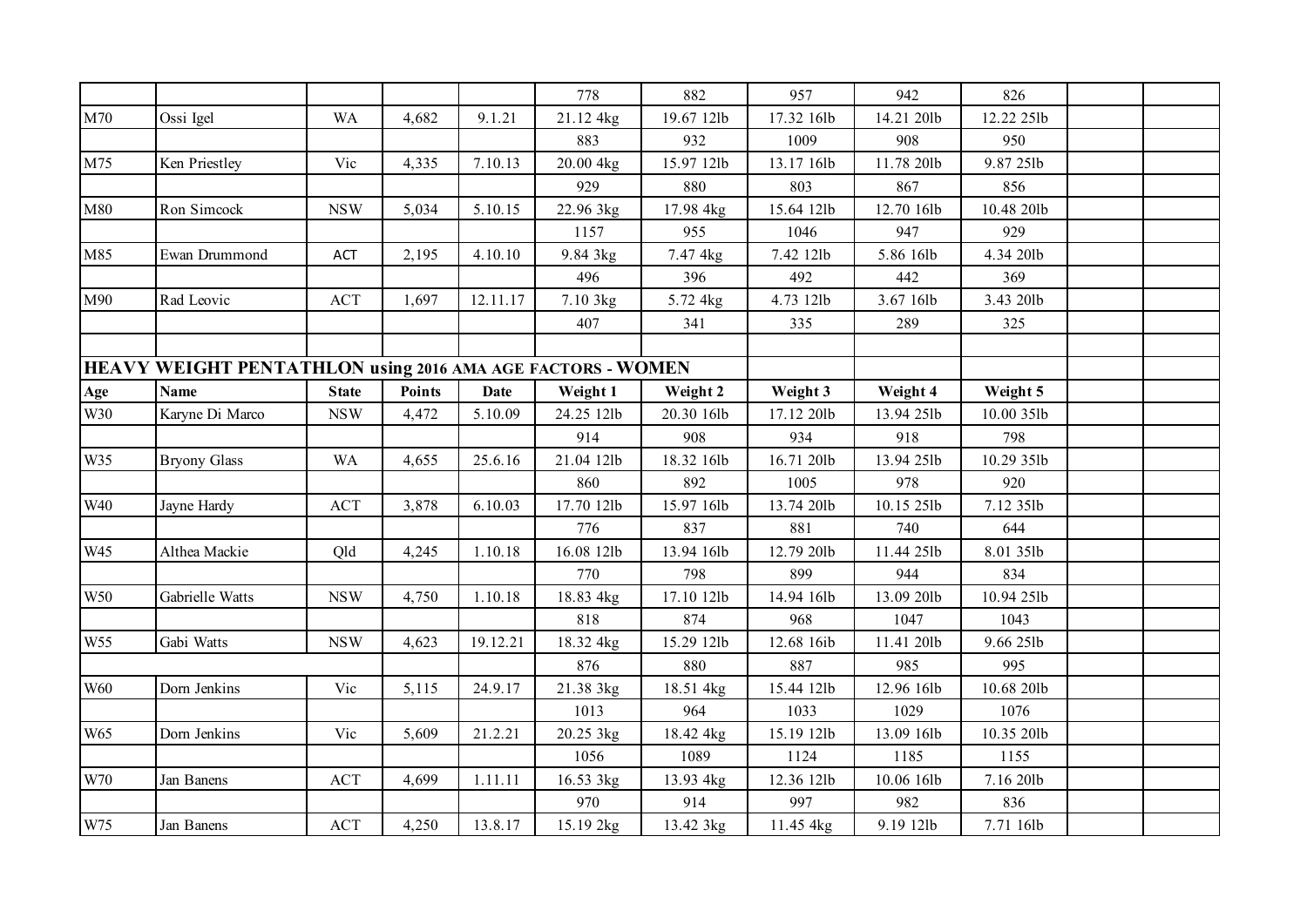|               |                                                               |              |               |             | 833              | 807       | 862      | 865           | 883       |  |
|---------------|---------------------------------------------------------------|--------------|---------------|-------------|------------------|-----------|----------|---------------|-----------|--|
| $\,$ W80 $\,$ | Jan Banens                                                    | ACT          | 3,496         | 14.11.21    | 12.00 2kg        | 11.38 3kg | 9.85 4kg | 7.13 12lb     | 4.58 16lb |  |
|               |                                                               |              |               |             | 735              | 730       | 813      | 702           | 516       |  |
|               |                                                               |              |               |             |                  |           |          |               |           |  |
|               | PENTATHLON w/Discus & 200m - using 2016 WMA AGE FACTORS - MEN |              |               |             |                  |           |          |               |           |  |
| Age           | <b>Name</b>                                                   | <b>State</b> | <b>Points</b> | <b>Date</b> | <b>Long Jump</b> | Javelin   | 200m     | <b>Discus</b> | 1500m     |  |
| M30           | Warren Evans                                                  | Qld          | 3,275         | 12.4.03     | 6.61             | 49.65     | 23.29    | 47.03         | 5:29.50   |  |
|               |                                                               |              |               |             | 723              | 583       | 758      | 809           | 402       |  |
| M35           | Terry Baldwin                                                 | Vic          | 3,494         | 1.3.98      | 6.57             | 52.78     | 22.8     | 33.88         | 4:35.3    |  |
|               |                                                               |              |               |             | 760              | 640       | 817      | 551           | 726       |  |
| M40           | Paul Jeffery                                                  | <b>WA</b>    | 3,639         | 15.3.14     | 6.26             | 51.93     | 24.2     | 36.86         | 4:42.5    |  |
|               |                                                               |              |               |             | 771              | 684       | 755      | 677           | 752       |  |
| M45           | Lloyd Mitchelson                                              | <b>NSW</b>   | 3,864         | May-85      | 5.7              | 49.24     | 24.6     | 34.22         | 4:24.5    |  |
|               |                                                               |              |               |             | 716              | 703       | 812      | 690           | 943       |  |
| M50           | Mark Jeffery                                                  | <b>WA</b>    | 3,577         | 14.3.21     | 5.25             | 51.03     | 27.21    | 43.74         | 5:19.45   |  |
|               |                                                               |              |               |             | 686              | 778       | 666      | 760           | 687       |  |
| M55           | Luke De Biasi                                                 | Vic          | 3,716         | 17.3.19     | 5.88             | 38.97     | 25.75    | 34.23         | 5:46.49   |  |
|               |                                                               |              |               |             | 987              | 620       | 860      | 624           | 625       |  |
| M60           | Rudi Hochreiter                                               | Vic          | 3,858         | 3.12.87     | 4.91             | 40.54     | 27.14    | 39.36         | 5:21.58   |  |
|               |                                                               |              |               |             | 792              | 698       | 822      | 702           | 844       |  |
| M65           | Rudi Hochreiter                                               | Vic          | 3,798         | 28.3.92     | 4.70             | 35.78     | 28.42    | 40.16         | 6:15      |  |
|               |                                                               |              |               |             | 845              | 676       | 808      | 803           | 666       |  |
| M70           | Mike Johnson                                                  | Vic          | 3,816         | 15.10.91    | 4.75             | $28\,$    | 28.1     | 24.76         | 6:06.4    |  |
|               |                                                               |              |               |             | 1015             | 571       | 917      | 497           | 816       |  |
| M75           | Don Fraser                                                    | ACT          | 3,360         | 27.2.14     | 4.26             | 26.97     | 33.02    | 26.36         | 8:07.47   |  |
|               |                                                               |              |               |             | 977              | 604       | 708      | 619           | 452       |  |
| M80           | Don Fraser                                                    | <b>ACT</b>   | 3,550         | 28.2.19     | 3.82             | 26.03     | 34.04    | 25.07         | 9:02.55   |  |
|               |                                                               |              |               |             | 957              | 656       | 804      | 689           | 444       |  |
| M85           | Rad Leovic                                                    | ACT          | 2,799         | 21.2.13     | 2.66             | 15.51     | 42.18    | 14.81         | 8:24.93   |  |
|               |                                                               |              |               |             | 563              | 410       | 562      | 443           | 821       |  |
| M90           | Maurice Dauphinet                                             | QLD          | 2,955         | 19.4.16     | 2.44             | 15.51     | 50.75    | 18.91         | 12:13.17  |  |
|               |                                                               |              |               |             | 608              | 518       | 481      | 790           | 558       |  |
|               |                                                               |              |               |             |                  |           |          |               |           |  |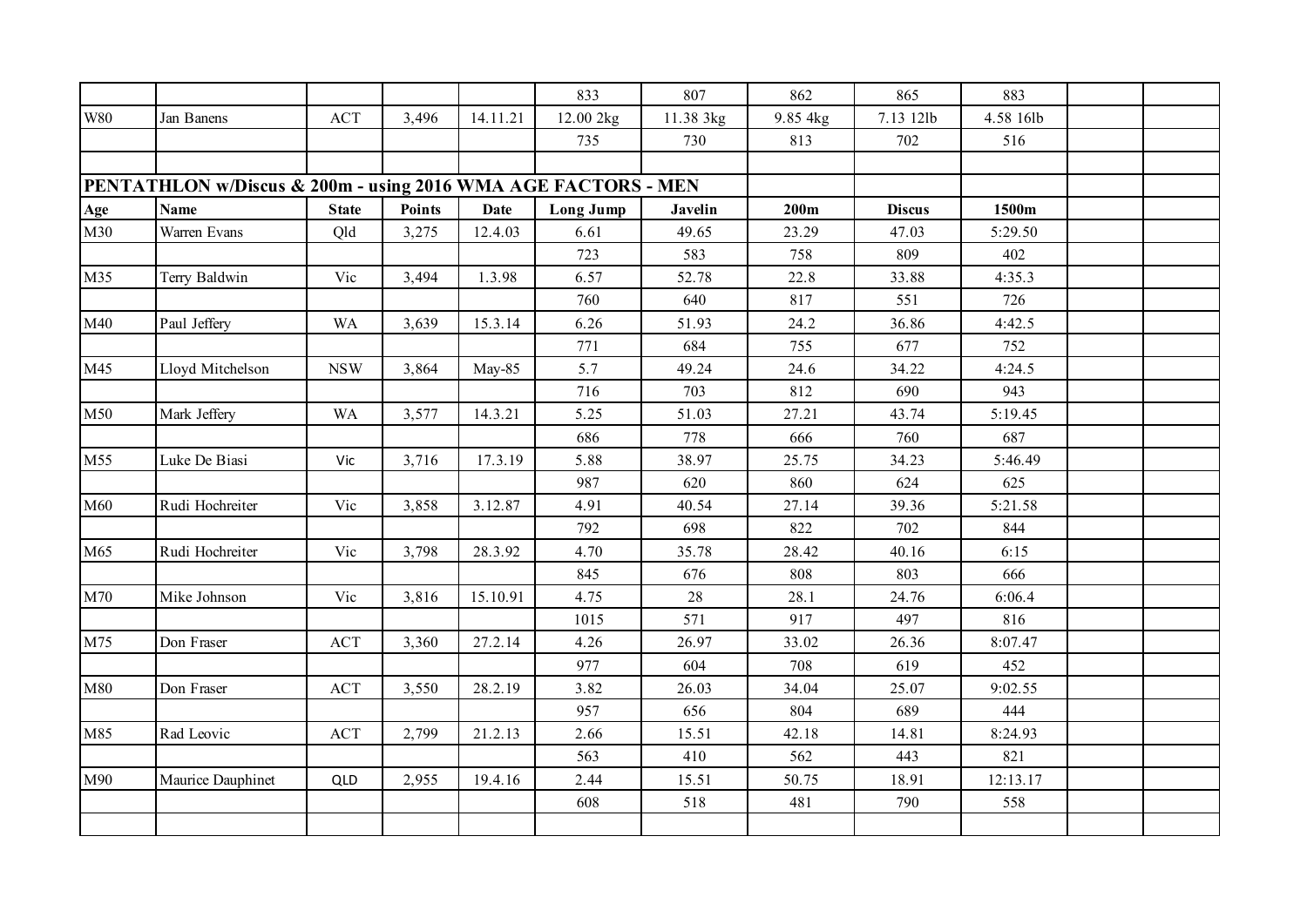|     | PENTATHLON w/Discus & 200m - AMA CHAMPIONSHIP RECORDS – MEN      |              |               |             |                  |                 |                  |                |          |  |
|-----|------------------------------------------------------------------|--------------|---------------|-------------|------------------|-----------------|------------------|----------------|----------|--|
| Age | <b>Name</b>                                                      | <b>State</b> | Points        | <b>Date</b> | <b>Long Jump</b> | <b>Javelin</b>  | 200m             | <b>Discus</b>  | 1500m    |  |
| M30 | Gogi Rai                                                         | Vic          | 3,042         | 4.4.22      | 6.28             | 43.49           | 23.18            | 33.00          | 4:51.43  |  |
|     |                                                                  |              |               |             | 648              | 493             | 767              | 524            | 610      |  |
| M35 | Paul Jeffery                                                     | <b>WA</b>    | 3,170         | 9.4.12      | 6.10             | 50.93           | 24.21            | 35.51          | 4:53.15  |  |
|     |                                                                  |              |               |             | 650              | 612             | 709              | 584            | 615      |  |
| M40 | Geoff Gibbons                                                    | Tas          | 3,270         | 12.6.17     | 5.51             | 48.89           | 24.63            | 32.53          | 4:46.21  |  |
|     |                                                                  |              |               |             | 587              | 635             | 739              | 580            | 729      |  |
| M45 | John Gordon                                                      | <b>NSW</b>   | 3,513         | 1993        | 5.56             | 44.52           | 24.8             | 28.68          | 4:36.52  |  |
|     |                                                                  |              |               |             | 679              | 620             | 794              | 555            | 865      |  |
| M50 | Ken Daniels                                                      | ACT          | 3,209         | 27.3.89     | 5.18             | 37.96           | 25.6             | 26.64          | 5:13.7   |  |
|     |                                                                  |              |               |             | 666              | 563             | 851              | 410            | 719      |  |
| M55 | Luke De Biasi                                                    | Vic          | 3,619         | 29.4.19     | 5.79             | 38.61           | 25.89            | 31.74          | 5:44.75  |  |
|     |                                                                  |              |               |             | 957              | 613             | 847              | 568            | 634      |  |
| M60 | Quentin Anthony                                                  | <b>ACT</b>   | 3,617         | 20.4.92     | 5.02             | 38.78           | 26.84            | 36.04          | 5:58.2   |  |
|     |                                                                  |              |               |             | 828              | 660             | 846              | 630            | 653      |  |
| M65 | Mike Johnston                                                    | Vic          | 3,325         | 1.4.91      | 4.82             | 28.06           | 28.7             | 29.06          | 5:54.4   |  |
|     |                                                                  |              |               |             | 888              | 498             | 768              | 452            | 719      |  |
| M70 | Mike Johnston                                                    | Vic          | 3,547         | 1993        | 4.46             | 24.44           | 29.46            | 25.24          | 6:03.78  |  |
|     |                                                                  |              |               |             | 898              | 480             | 831              | 509            | 829      |  |
| M75 | Fred O'Connor                                                    | <b>NSW</b>   | 3,010         | 2001        | 3.63             | 26.68           | 32.9             | 26.31          | 8:32.08  |  |
|     |                                                                  |              |               |             | 707              | 596             | 717              | 618            | 372      |  |
| M80 | Fred O'Connor                                                    | <b>NSW</b>   | 3,247         | 12.4.04     | 3.58             | 26.3            | 36.37            | 25.27          | 9:22.0   |  |
|     |                                                                  |              |               |             | 840              | 664             | 661              | 696            | 386      |  |
| M85 | Maurice Dauphinet                                                | Qld          | 2,770         | 24.4.11     | 2.88             | 18.63           | 42.89            | 20.35          | 10:46.52 |  |
|     |                                                                  |              |               |             | 670              | 521             | 527              | 658            | 394      |  |
|     | M90 - as above in Australian records Maurice Dauphinet 2,955     |              |               |             |                  |                 |                  |                |          |  |
|     |                                                                  |              |               |             |                  |                 |                  |                |          |  |
|     | PENTATHLON w/Shot Put & 100m, using 2016 WMA AGE FACTORS - WOMEN |              |               |             |                  |                 |                  |                |          |  |
| Age | <b>Name</b>                                                      | <b>State</b> | <b>Points</b> | <b>Date</b> | 100m             | <b>Shot Put</b> | <b>Long Jump</b> | <b>Javelin</b> | 800m     |  |
| W30 | Jitka Hiscox                                                     | <b>NSW</b>   | 3,236         | 19.4.16     | 12.94            | 11.35           | 5.60             | 28.75          | 2:32.83  |  |
|     |                                                                  |              |               |             | 778              | 618             | 729              | 453            | 658      |  |
| W35 | Leonie Hoffman                                                   | Qld          | 2,852         | 9.4.12      | 12.95            | 9.49            | 4.98             | 29.08          | 2:54.95  |  |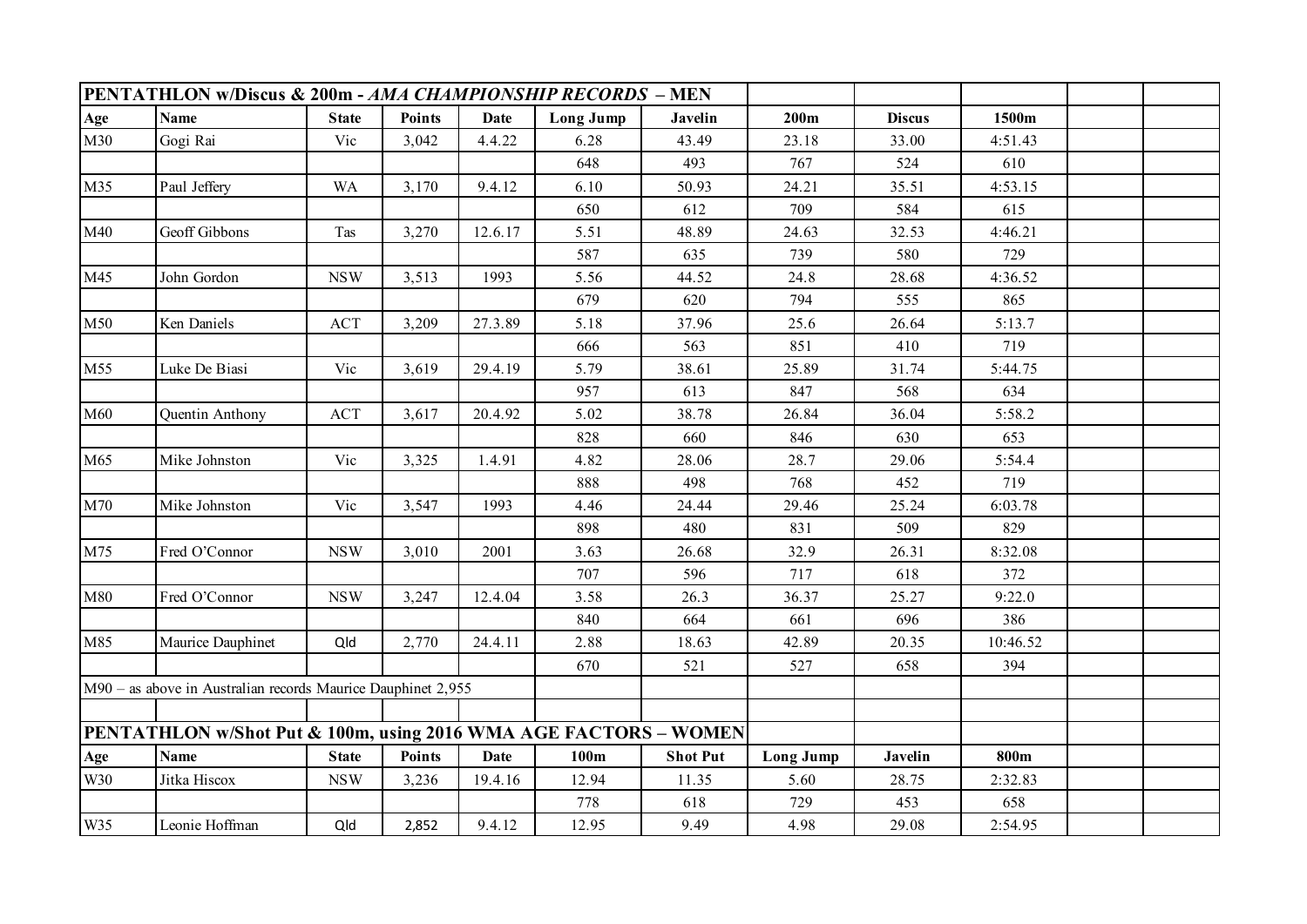|            |                                                                 |              |               |              | 799   | 518             | 620              | 493                      | 422     |  |
|------------|-----------------------------------------------------------------|--------------|---------------|--------------|-------|-----------------|------------------|--------------------------|---------|--|
| W40        | Lee-Anne Grosvenor                                              | Qld          | 3,290         | 6.4.15       | 13.45 | 9.08            | 4.64             | 29.63                    | 2:28.13 |  |
|            |                                                                 |              |               |              | 796   | 534             | 601              | 553                      | 806     |  |
| W45        | Lisa Crouch                                                     | Qld          | 3,572         | 14.3.09      | 13.62 | 10.16           | 4.63             | 28.81                    | 2:37.55 |  |
|            |                                                                 |              |               |              | 853   | 670             | 686              | 590                      | 773     |  |
| W50        | Lee-Anne Nelson                                                 | Qld          | 3,656         | 22.1.22      | 14.05 | 9.61            | 4.34             | 28.5                     | 2:41.49 |  |
|            |                                                                 |              |               |              | 871   | 668             | 683              | 619                      | 815     |  |
| W55        | Wilma Perkins                                                   | Qld          | 3,932         | 04 Raratonga | 14.08 | $\overline{?}$  | 4.28             | $\overline{\mathcal{L}}$ | 3:08.32 |  |
|            |                                                                 |              |               |              | 960   | $\overline{?}$  | 768              | $\overline{?}$           | 617     |  |
| W60        | Carol Davis                                                     | Qld          | 3,417         | 17.1.16      | 14.73 | 6.42            | 3.67             | 18.38                    | 2:55.53 |  |
|            |                                                                 |              |               |              | 952   | 505             | 637              | 469                      | 854     |  |
| W65        | Carol Davis                                                     | Qld          | 4,248         | 10.2.19      | 15.09 | 7.01            | 3.93             | 24.13                    | 2:55.26 |  |
|            |                                                                 |              |               |              | 1003  | 637             | 883              | 741                      | 984     |  |
| W70        | Maureen Keshwar                                                 | WA           | 3,439         | 27.2.22      | 15.76 | 8.09            | 3.34             | 14.50                    | 4:32.40 |  |
|            |                                                                 |              |               |              | 1018  | 862             | 744              | 485                      | 330     |  |
| W75        | Miriam Cudmore                                                  | <b>SA</b>    | 3,931         | 19.4.16      | 17.37 | 7.35            | 3.22             | 20.42                    | 4:21.86 |  |
|            |                                                                 |              |               |              | 937   | 758             | 853              | 793                      | 590     |  |
| <b>W80</b> | Miriam Cudmore                                                  | <b>SA</b>    | 4,372         | 14.3.18      | 18.4  | 6.6             | 2.96             | 19.71                    | 4:44.94 |  |
|            |                                                                 |              |               |              | 988   | 773             | 975              | 927                      | 709     |  |
| W85        | Gwen Gleeson                                                    | <b>ACT</b>   | 1,980         | 25.2.16      | 25.6  | 3.34            | 1.51             | 5.88                     | 6:56.17 |  |
|            |                                                                 |              |               |              | 492   | 398             | 403              | 283                      | 404     |  |
|            |                                                                 |              |               |              |       |                 |                  |                          |         |  |
|            | PENTATHLON w/Shot Put & 100m - AMA CHAMPIONSHIP RECORDS - WOMEN |              |               |              |       |                 |                  |                          |         |  |
| Age        | <b>Name</b>                                                     | <b>State</b> | <b>Points</b> | Date         | 100m  | <b>Shot Put</b> | <b>Long Jump</b> | <b>Javelin</b>           | 800m    |  |
| W30        | as above in Australian records Jitka Hiscox 3,236               |              |               |              |       |                 |                  |                          |         |  |
| W35        | - as above in Australian records Leonie Hoffman 2,852           |              |               |              |       |                 |                  |                          |         |  |
| W40        | as above in Australian records Lee-Anne Grosvenor 3,290         |              |               |              |       |                 |                  |                          |         |  |
| W45        | Rachel Little                                                   | Vic          | 3,322         | 6.4.15       | 13.64 | 8.57            | 4.53             | 21.33                    | 2:30.32 |  |
|            |                                                                 |              |               |              | 850   | 545             | 651              | 413                      | 863     |  |
| W50        | - as above in Australian records Donna Burgess 3,583            |              |               |              |       |                 |                  |                          |         |  |
| W55        | Gianna Mogentale                                                | <b>NSW</b>   | 3,708         | 29.4.19      | 13.72 | 7.01            | 4.39             | 21.73                    | 2:44.67 |  |
|            |                                                                 |              |               |              | 1018  | 503             | 813              | 504                      | 870     |  |
| <b>W60</b> | Margaret Taylor                                                 | <b>ACT</b>   | 3,394         | 13.4.09      | 14.81 | 7.18            | 4.24             | 16.38                    | 3:20.34 |  |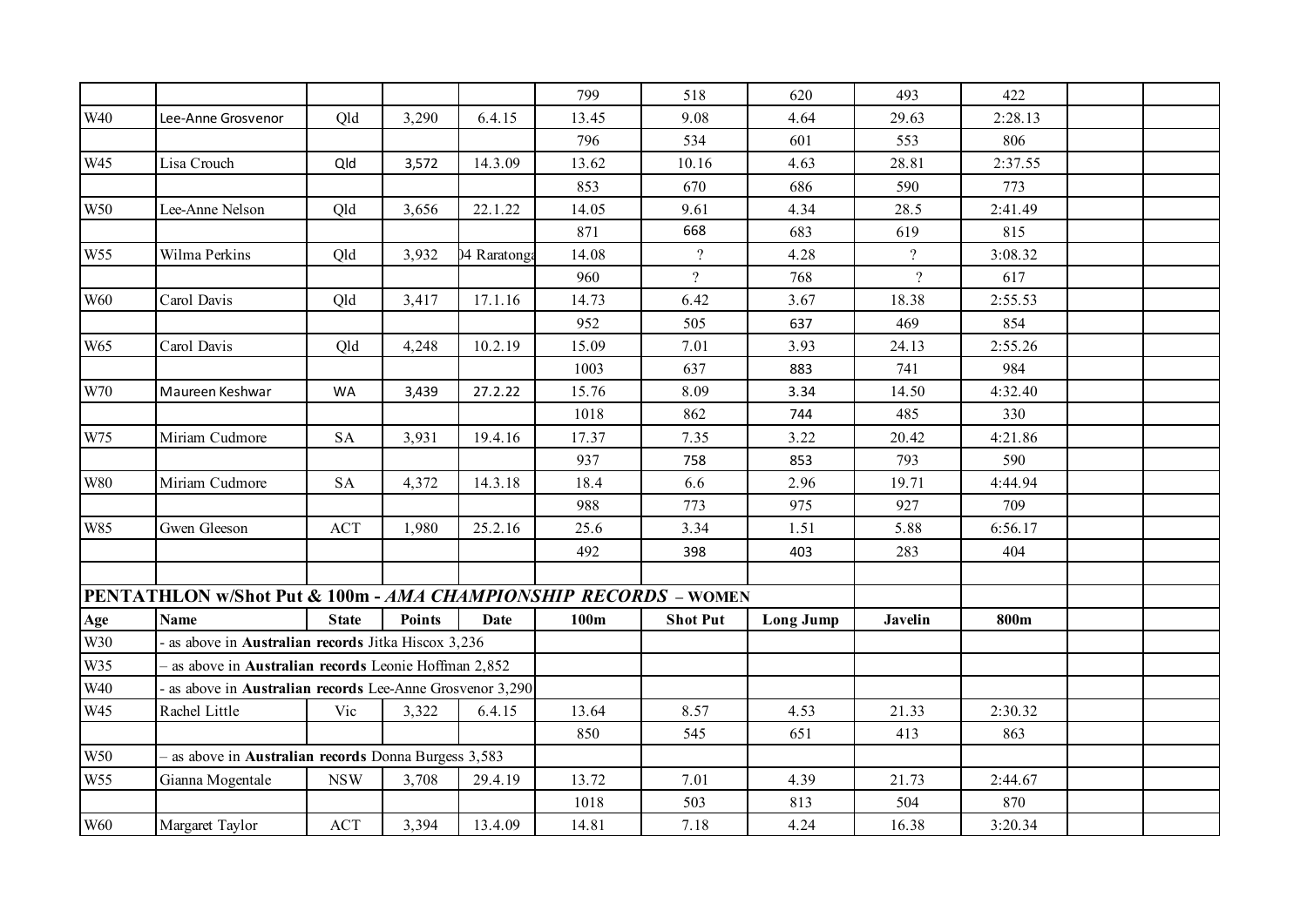|               |                                                     |                     |               |             | 941            | 581              | 880               | 387              | 605     |  |
|---------------|-----------------------------------------------------|---------------------|---------------|-------------|----------------|------------------|-------------------|------------------|---------|--|
| W65           | Carol Davis                                         | Old                 | 3,715         | 19.4.16     | 14.65          | 5.80             | 3.47              | 15.38            | 2:50.54 |  |
|               | New Specification $-500g$ javelin                   |                     |               |             | 1068           | 505              | 668               | 438              | 1036    |  |
| $\,$ W70 $\,$ | Anne Lang                                           | $\operatorname{SA}$ | 3,222         | 6.4.15      | 17.84          | 6.37             | 2.66              | 14.82            | 3:17.94 |  |
|               | New Specification $-500g$ javelin                   |                     |               |             | 735            | 649              | 428               | 498              | 428     |  |
| W75           | as above in Australian records Miriam Cudmore 3,931 |                     |               |             |                |                  |                   |                  |         |  |
| <b>W80</b>    | Jo Klemke                                           | ACT                 | 2,634         | 29.4.19     | 22.02          | 5.50             | 2.08              | 10.28            | 5:07.61 |  |
|               |                                                     |                     |               |             | 502            | 621              | 428               | 437              | 566     |  |
|               |                                                     |                     |               |             |                |                  |                   |                  |         |  |
|               | DECATHLON using 2016 WMA AGE FACTORS                |                     |               |             |                |                  |                   |                  |         |  |
| Age           | <b>Name</b>                                         | <b>State</b>        | <b>Points</b> | <b>Date</b> | 100m           | <b>Long Jump</b> | <b>Shot Put</b>   | <b>High Jump</b> | 400m    |  |
|               |                                                     |                     |               |             | <b>Hurdles</b> | <b>Discus</b>    | <b>Pole Vault</b> | <b>Javelin</b>   | 1500m   |  |
| M30           | Matt McEwan                                         | Qld                 | 7,705         | 15.2.03     | 11.23          | 7.20             | 15.08             | 1.97             | 49.78   |  |
|               |                                                     |                     |               |             | 810            | 862              | 795               | 785              | 825     |  |
|               |                                                     |                     |               | 16.2.03     | 15.22          | 42.91            | 4.80              | 56.64            | 4:57.93 |  |
|               |                                                     |                     |               |             | 796            | 724              | 849               | 687              | 572     |  |
| M30           | Stephen Cain                                        | Vic                 | 7,787         | $Jul-14$    | 11.33          | 6.73             | 13.87             | 1.99             | 51.07   |  |
|               |                                                     |                     |               |             | 789            | 750              | 720               | 794              | 766     |  |
|               |                                                     |                     |               | $Jul-14$    | 14.85          | 44.87            | 4.90              | 62.68            | 4:40.29 |  |
|               |                                                     |                     |               |             | 868            | 764              | 880               | 778              | 678     |  |
| M35           | Geoffrey Gibbons                                    | Tas                 | 6,696         | 14.1.12     | 11.70          | 6.31             | 10.92             | 1.73             | 51.01   |  |
|               |                                                     |                     |               |             | 742            | 700              | 565               | 602              | 849     |  |
|               |                                                     |                     |               | 15.1.17     | 16.31          | 34.13            | 4.06              | 50.41            | 4:37.66 |  |
|               |                                                     |                     |               |             | 716            | 556              | 651               | 604              | 711     |  |
| M40           | Geoffrey Gibbons                                    | Tas                 | 7,022         | 7.1.17      | 11.79          | 6.29             | 10.20             | 1.71             | 52.85   |  |
|               |                                                     |                     |               |             | 797            | 778              | 567               | 619              | 841     |  |
|               |                                                     |                     |               | 8.1.17      | 15.71          | 28.83            | 3.90              | 48.41            | 4:39.55 |  |
|               |                                                     |                     |               |             | 853            | 499              | 673               | 627              | 770     |  |
| M45           | Paul Jeffery                                        | <b>WA</b>           | 7,867 WR      | 23.11.19    | 11.55          | 6.05             | 11.41             | 1.70             | 53.97   |  |
|               |                                                     |                     |               |             | 922            | 809              | 711               | 687              | 867     |  |
|               |                                                     |                     |               | 24.11.19    | 16.75          | 38.49            | 3.80              | 55.87            | 4:58.91 |  |
|               |                                                     |                     |               |             | 810            | 795              | 719               | 820              | 727     |  |
| M50           | Justin Hanrahan                                     | Vic                 | 7,017         | 13.2.21     | 12.67          | 5.89             | 12.28             | 1.68             | 57.75   |  |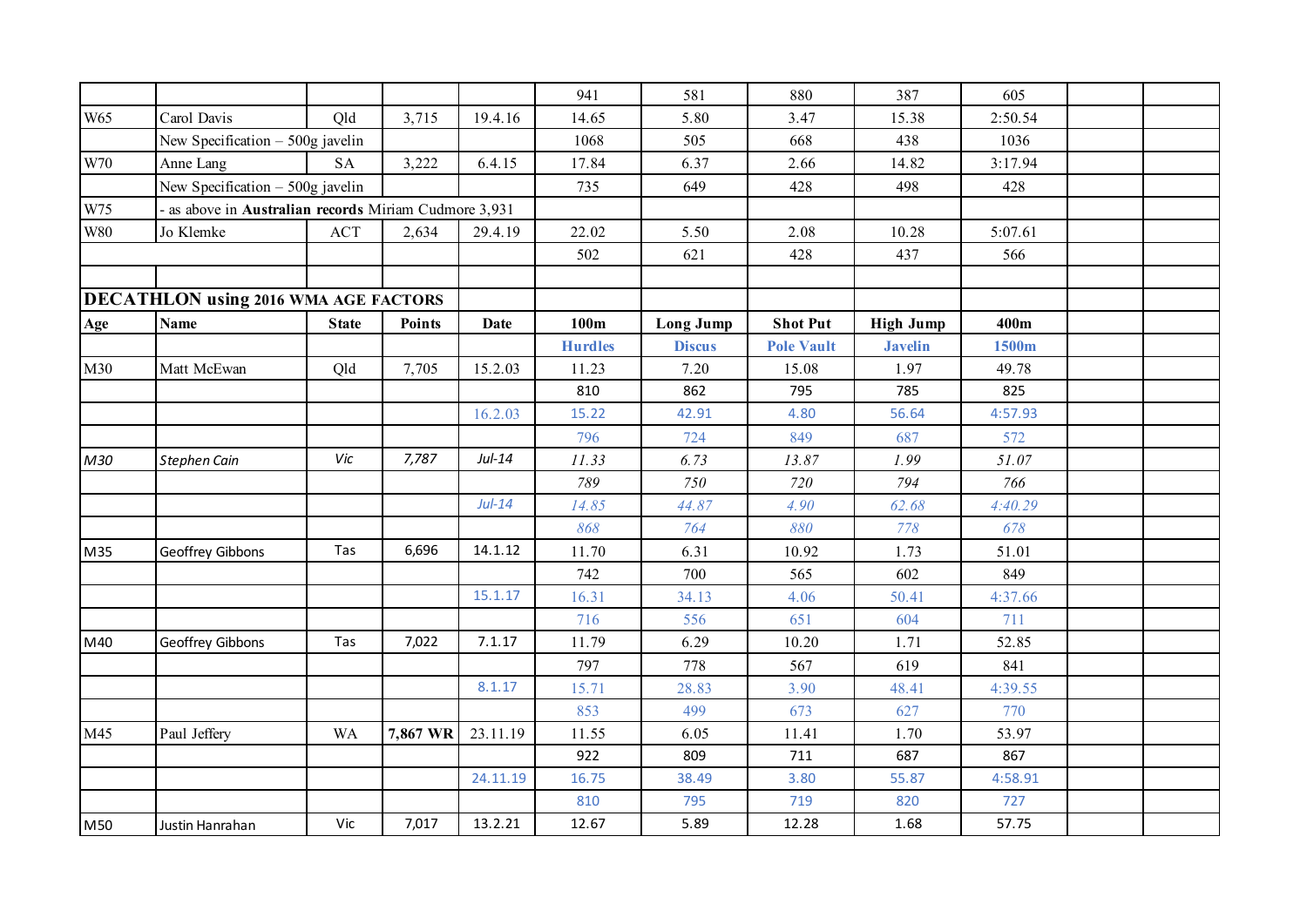|     |                 |            |       |         | 774                 | 869   | 752   | 758   | 789                 |  |
|-----|-----------------|------------|-------|---------|---------------------|-------|-------|-------|---------------------|--|
|     |                 |            |       | 14.2.21 | 16.21               | 38.17 | 3.10  | 32.57 | 5:27.10             |  |
|     |                 |            |       |         | 782                 | 644   | 562   | 442   | 645                 |  |
| M55 | Dave Varley     | Qld        | 6,537 | 23.9.17 | 12.79               | 4.79  | 8.28  | 1.42  | 60.14               |  |
|     |                 |            |       |         | 830                 | 648   | 517   | 577   | 776                 |  |
|     |                 |            |       | 24.9.17 | 17.24               | 28.69 | 3.00  | 43.97 | 5:47.02             |  |
|     |                 |            |       |         | 742                 | 501   | 603   | 720   | 623                 |  |
| M60 | Rudi Hochreiter | Vic        | 6,911 | 27.7.89 | 13.18               | 4.82  | 11.53 | 1.41  | 63.21               |  |
|     |                 |            |       |         | 841                 | 762   | 752   | 653   | 745                 |  |
|     |                 |            |       | 28.7.89 | 19.62               | 41.46 | 2.30  | 42.12 | 5:48.33             |  |
|     |                 |            |       |         | 554                 | 748   | 423   | 731   | 702                 |  |
| M65 | Don Fraser      | ACT        | 6,746 | 19.2.05 | 13.56               | 4.8   | 9.07  | 1.35  | 67.67               |  |
|     |                 |            |       |         | 861                 | 881   | 627   | 687   | 680                 |  |
|     |                 |            |       | 20.2.05 | 19.62               | 33.68 | 2.20  | 37.14 | 6:36.60             |  |
|     |                 |            |       |         | 629                 | 648   | 457   | 708   | 568                 |  |
| M70 | Geoff Shaw      | Vic        | 7,307 | 12.1.19 | 14.87               | 4.49  | 8.12  | 1.40  | 68.72               |  |
|     |                 |            |       |         | 736                 | 910   | 509   | 868   | 757                 |  |
|     |                 |            |       | 13.1.19 | 15.76               | 25.45 | 3.10  | 27.08 | 6:21.45             |  |
|     |                 |            |       |         | 759                 | 514   | 988   | 522   | 744                 |  |
| M75 | Fred O'Connor   | <b>NSW</b> | 6,748 | 29.7.99 | 14.91               | 3.99  | 9.15  | 1.21  | 78.34               |  |
|     |                 |            |       |         | 850                 | 859   | 655   | 731   | 610                 |  |
|     |                 |            |       | 30.7.99 | 15.86               | 29.65 | 1.90  | 25.88 | 7:58.9              |  |
|     |                 |            |       |         | 776                 | 715   | 496   | 574   | 482                 |  |
| M80 | Don Fraser      | <b>ACT</b> | 6,121 | 13.4.19 | 16.39               | 3.82  | 9.28  | 1.14  | 1:40:70             |  |
|     |                 |            |       |         | 769                 | 957   | 779   | 767   | 285                 |  |
|     |                 |            |       | 14.4.19 | 21.72               | 26.14 | 1.40  | 26.61 | 8:51.85             |  |
|     |                 |            |       |         | 401                 | 725   | 340   | 674   | 477                 |  |
| M85 | Vic Younger     | Qld        | 4,637 | 1999    | 19.13               | 3.17  | 6.55  | 1.10  | 2:47:21             |  |
|     |                 |            |       |         | 595                 | 818   | 548   | 859   | $\mathsf{O}\xspace$ |  |
|     |                 |            |       | 1999    | 27.34               | 17.82 | 1.70  | 17.22 | <b>DNF</b>          |  |
|     |                 |            |       |         | 161                 | 559   | 626   | 471   | $\mathbf 0$         |  |
| M90 | Vic Younger     | Vic        | 3,133 | 22.2.03 | 31.69               | 2.25  | 5.86  | 0.92  | <b>DNF</b>          |  |
|     |                 |            |       |         | $\mathsf{O}\xspace$ | 508   | 572   | 705   | 0                   |  |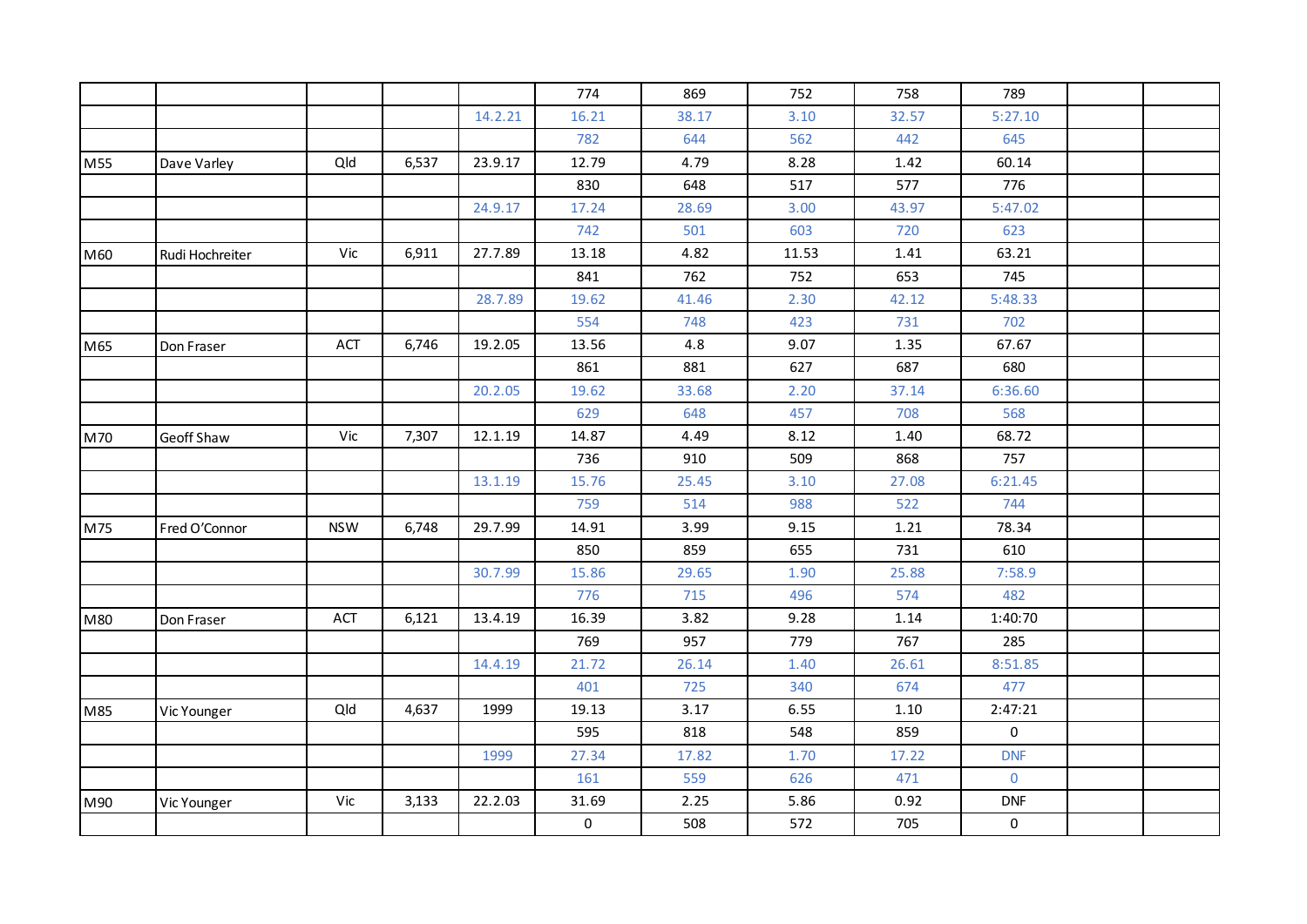|     |                                                             |              |               | 23.2.03 | 49.76          | 13.72            | 1.15              | 13.30            | <b>DNF</b>     |  |
|-----|-------------------------------------------------------------|--------------|---------------|---------|----------------|------------------|-------------------|------------------|----------------|--|
|     |                                                             |              |               |         | $\mathbf{0}$   | 533              | 391               | 424              | $\overline{0}$ |  |
|     |                                                             |              |               |         |                |                  |                   |                  |                |  |
|     | <b>DECATHLON - AMA CHAMPIONSHIP RECORDS</b>                 |              |               |         |                |                  |                   |                  |                |  |
| Age | <b>Name</b>                                                 | <b>State</b> | <b>Points</b> | Date    | 100m           | <b>Long Jump</b> | <b>Shot Put</b>   | <b>High Jump</b> | 400m           |  |
|     |                                                             |              |               |         | <b>Hurdles</b> | <b>Discus</b>    | <b>Pole Vault</b> | <b>Javelin</b>   | 1500m          |  |
| M30 | <b>Warren Evans</b>                                         | Qld          | 6,352         | 22.2.03 | 11.64          | 6.39             | 12.20             | 1.73             | 53.7           |  |
|     |                                                             |              |               |         | 723            | 673              | 619               | 577              | 652            |  |
|     |                                                             |              |               | 23.2.03 | 16.15          | 44.02            | 4.65              | 53.38            | 6:08.95        |  |
|     |                                                             |              |               |         | 689            | 747              | 804               | 639              | 229            |  |
| M35 | Geoff Gibbons                                               | Tas          | 6,487         | 28.2.15 | 11.62          | 6.19             | 11.04             | 1.71             | 51.73          |  |
|     |                                                             |              |               |         | 759            | 670              | 573               | 585              | 817            |  |
|     |                                                             |              |               | 1.3.15  | 16.21          | 30.72            | 4.20              | 42.65            | 4:41.20        |  |
|     |                                                             |              |               |         | 727            | 487              | 693               | 488              | 688            |  |
|     | M40 - as above in Australian records Geoffrey Gibbons 7,022 |              |               |         |                |                  |                   |                  |                |  |
| M45 | Justin Hanrahan                                             | Vic          | 7,216         | 28.2.15 | 11.76          | 6.17             | 11.3              | 1.77             | 54.34          |  |
|     |                                                             |              |               |         | 676            | 842              | 703               | 758              | 852            |  |
|     |                                                             |              |               | 1.3.15  | 17.99          | 33.83            | 3.30              | 43.73            | 5:10.42        |  |
|     |                                                             |              |               |         | 681            | 680              | 557               | 607              | 660            |  |
|     | M50 - as above in Australian records Justin Hanrahan 7,017  |              |               |         |                |                  |                   |                  |                |  |
| M55 | Nelson Viney                                                | Qld          | 5,192         | 22.2.03 | 13.40          | 4.79             | 7.43              | 1.25             | 66.8           |  |
|     |                                                             |              |               |         | 717            | 648              | 452               | 411              | 541            |  |
|     |                                                             |              |               | 23.2.03 | 21.85          | 22.58            | 3.25              | 29.55            | 5:54.07        |  |
|     |                                                             |              |               |         | 336            | 368              | 696               | 435              | 588            |  |
| M60 | <b>Greg Mamalis</b>                                         | <b>NSW</b>   | 5,875         | 22.2.03 | 13.95          | 4.89             | 10                | 1.34             | 70.36          |  |
|     |                                                             |              |               |         | 703            | 785              | 636               | 577              | 507            |  |
|     |                                                             |              |               | 23.3.03 | 18.67          | 30.38            | 2.65              | 27.19            | 6:21.87        |  |
|     |                                                             |              |               |         | 642            | 509              | 554               | 420              | 542            |  |
|     | M65 - as above in Australian records Don Fraser 6,746       |              |               |         |                |                  |                   |                  |                |  |
|     | M70 - as above in Australian records Geoff Shaw 7,307       |              |               |         |                |                  |                   |                  |                |  |
| M75 | Don Chambers                                                | Vic          | 4,566         | 4.1.14  | 16.10          | 3.67             | 8.54              | 1.10             | 92.31          |  |
|     |                                                             |              |               |         | 665            | 723              | 603               | 585              | 274            |  |
|     |                                                             |              |               | 5.1.14  | 18.44          | 16.73            | 1.85              | 19.15            | dnf            |  |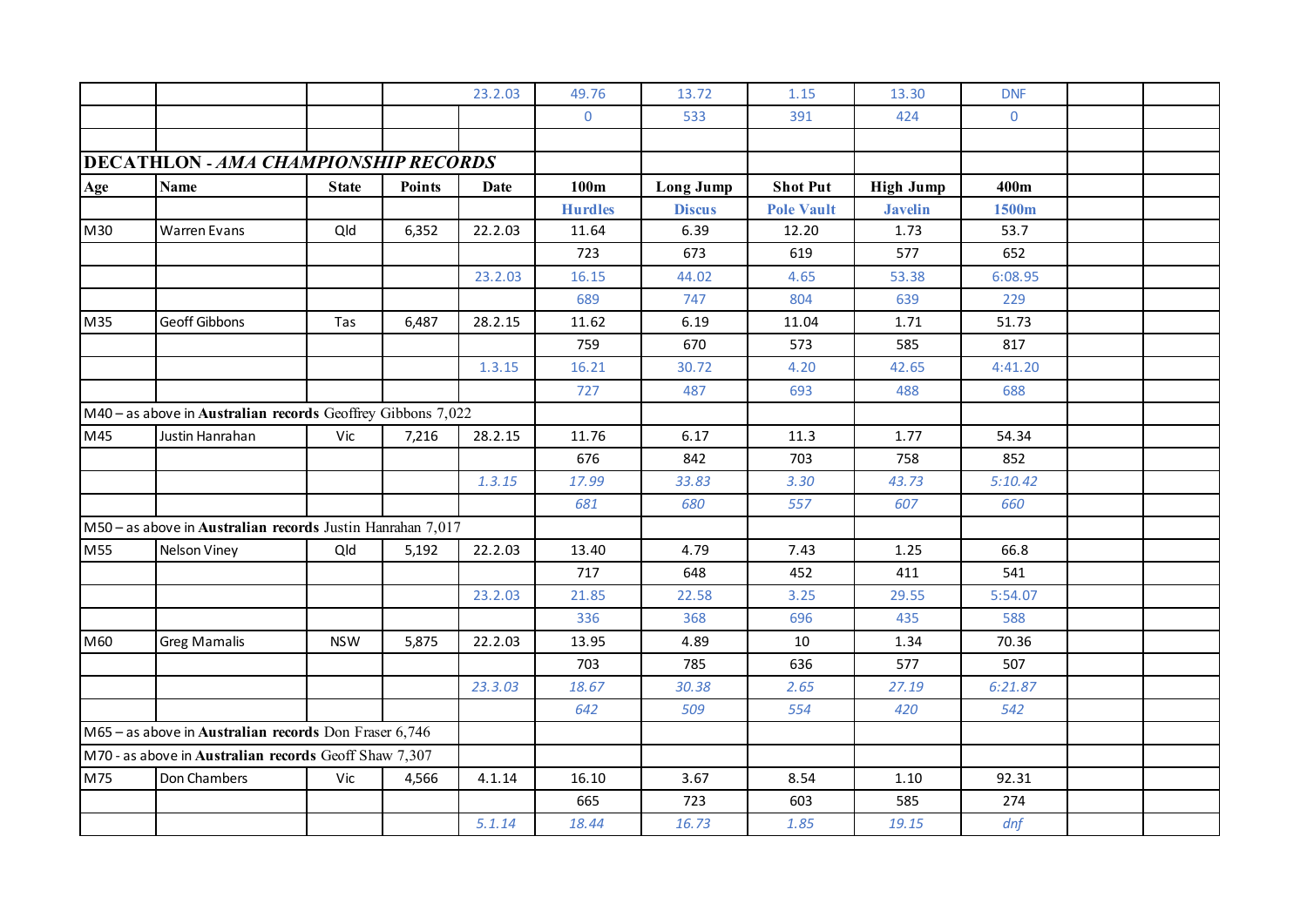|            |                                                        |              |               |             | 509            | 347              | 472              | 388   | 0         |                |         |
|------------|--------------------------------------------------------|--------------|---------------|-------------|----------------|------------------|------------------|-------|-----------|----------------|---------|
| M80        | Rad Leovic                                             | ACT          | 3,765         | 28.2.09     | 19.4           | 2.88             | 7.26             | 0.98  | 1:43.54   |                |         |
|            |                                                        |              |               |             | 383            | 527              | 541              | 528   | 235       |                |         |
|            |                                                        |              |               | 1.3.09      | 25.46          | 12.70            | NH               | 17.66 | 7:49.17   |                |         |
|            |                                                        |              |               |             | 168            | 289              | $\boldsymbol{0}$ | 399   | 695       |                |         |
|            | M90 - as above in Australian records Vic Younger 3,133 |              |               |             |                |                  |                  |       |           |                |         |
|            |                                                        |              |               |             |                |                  |                  |       |           |                |         |
|            | <b>HEPTATHLON using 2016 WMA AGE FACTORS</b>           |              |               |             |                |                  |                  |       |           |                |         |
| Age        | <b>Name</b>                                            | <b>State</b> | <b>Points</b> | <b>Date</b> | <b>Hurdles</b> | <b>High Jump</b> | <b>Shot Put</b>  | 200m  | Long Jump | <b>Javelin</b> | 800m    |
| W30        | Jitka Hiscock                                          | <b>NSW</b>   | 4,626         | 1.4.16      | 15.46          | 1.52             | 11.44            | 26.81 | 5.30      | 32.09          | 2.30.34 |
|            |                                                        |              |               |             | 782            | 644              | 624              | 728   | 643       | 516            | 689     |
| W35        | Marie Kay                                              | <b>NSW</b>   | 4,897         | 29/30.8.99  | 15.76          | 1.59             | 10.39            | 26.97 | 5.25      | 34.82          | 2.53.73 |
|            |                                                        |              |               |             | 773            | 818              | 580              | 782   | 703       | 609            | 632     |
| W40        | Marie Kay                                              | <b>NSW</b>   | 5,609         | 4/5.7.01    | 12.61          | 1.64             | 10.14            | 26.68 | 5.55      | 33.11          | 2:32.82 |
|            |                                                        |              |               |             | 851            | 978              | 612              | 893   | 899       | 629            | 747     |
| W45        | Marie Kay                                              | Qld          | 6,006         | Aug-09      | 12.32          | 1.6              | 10.79            | 26.96 | 5.05      | 32.30          | 2.41.70 |
|            |                                                        |              |               |             | 1058           | 1041             | 719              | 960   | 831       | 673            | 724     |
| <b>W50</b> | Marie Kay                                              | Qld          | 6,202         | 6/7.7.11    | 12.93          | 1.51             | 11.52            | 27.77 | 5.13      | 31.97          | 2.51.40 |
|            |                                                        |              |               |             | 953            | 1041             | 829              | 986   | 985       | 706            | 702     |
| <b>W55</b> | Marie Kay                                              | Qld          | 6,682 WR      | 6/7.8.15    | 12.89          | 1.42             | 11.09            | 27.88 | 4.93      | 32.48          | 2.57.40 |
|            |                                                        |              |               |             | 1132           | 1029             | 874              | 1075  | 1040      | 803            | 729     |
| W60        | Marge Allison                                          | Qld          | 5,076         | 28/29.7.08  | 15.1           | 1.24             | 6.93             | 31.9  | 3.66      | 18.4           | 2.53.86 |
|            |                                                        |              |               |             | 843            | 855              | 556              | 868   | 634       | 448            | 872     |
| W65        | <b>Wilma Perkins</b>                                   | Qld          | 5,475         | 28/29.10.16 | 15.09          | 1.15             | 8.26             | 31.95 | 3.44      | 20.78          | 3:38.36 |
|            |                                                        |              |               |             | 1037           | 842              | 775              | 971   | 657       | 624            | 569     |
| W70        | Carol Davis                                            | Qld          | 6,375         | 6/7.2.21    | 16.98          | 1.14             | 6.55             | 32.96 | 3.68      | 19.96          | 3.05.52 |
|            |                                                        |              |               |             | 1017           | 978              | 671              | 1049  | 921       | 704            | 1035    |
| W75        | Marge Allison                                          | Qld          | 5,901         | 22/23.2.20  | 18.67          | 1.09             | 6.83             | 37.51 | 2.9       | 13.43          | 3.33.28 |
|            |                                                        |              |               |             | 1081           | 1054             | 695              | 928   | 677       | 488            | 978     |
|            |                                                        |              |               |             |                |                  |                  |       |           |                |         |
|            | HEPTATHLON - AMA CHAMPIONSHIP RECORDS                  |              |               |             |                |                  |                  |       |           |                |         |
| Age        | <b>Name</b>                                            | <b>State</b> | <b>Points</b> | <b>Date</b> | <b>Hurdles</b> | <b>High Jump</b> | <b>Shot Put</b>  | 200m  | Long Jump | Javelin        | 800m    |
| W30        | Leanne McMurdy                                         | Qld          | 3,192         | 22/23.2.03  | 19.08          | 1.42             | 8.10             | 28.00 | 4.69      | 21.97          | 2.52.82 |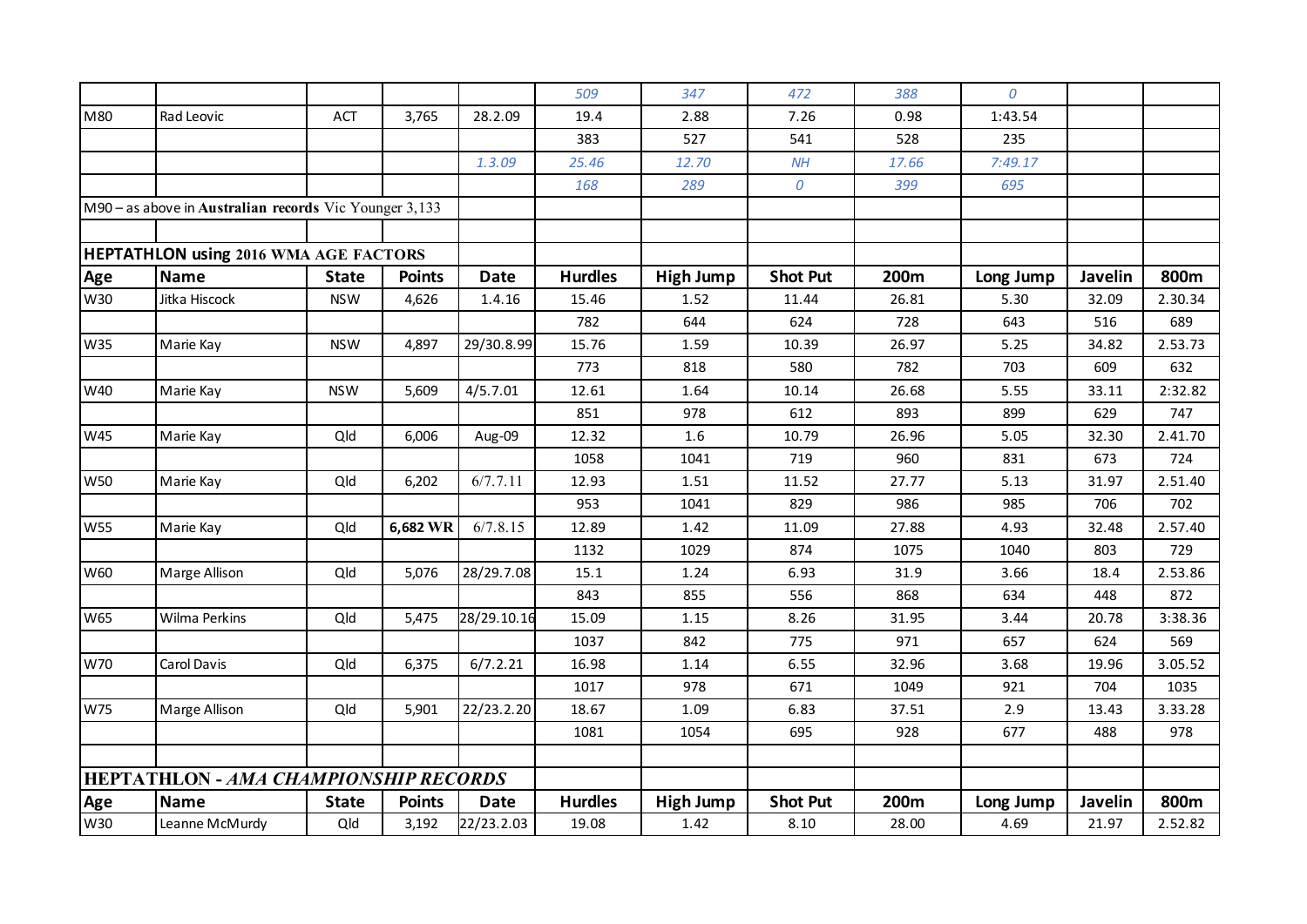|            |                                                            |              |               |             | 383                 | 534              | 406             | 631              | 477     | 326   | 435     |
|------------|------------------------------------------------------------|--------------|---------------|-------------|---------------------|------------------|-----------------|------------------|---------|-------|---------|
| W35        | Jennifer Baldwin                                           | Vic          | 3,945         | 9/10.2.02   | 18.35               | 1.41             | 9.01            | 28.23            | 4.78    | 29.06 | 2.34.63 |
|            |                                                            |              |               |             | 480                 | 599              | 486             | 680              | 562     | 493   | 645     |
| W40        | Lee-Anne Grosvenor                                         | Qld          | 4,068         | 4/5.1.14    | 15.75               | 1.27             | 9.05            | 27.92            | 4.54    | 27.41 | 2.33.40 |
|            |                                                            |              |               |             | 424                 | 512              | 532             | 789              | 567     | 504   | 740     |
| W45        | Karen Carah                                                | Vic          | 4,883         | 9/10.1.16   | 13.73               | 1.48             | 9.02            | 29.20            | 4.57    | 29.04 | 2.57.02 |
|            |                                                            |              |               |             | 843                 | 867              | 580             | 777              | 665     | 595   | 556     |
| <b>W50</b> | <b>Wilma Perkins</b>                                       | Qld          | 4,406         | 22/23.2.03  | 15.77               | 1.24             | 9.45            | 29.91            | 4.34    | 22.71 | 3.05.02 |
|            |                                                            |              |               |             | 563                 | 632              | 655             | 816              | 683     | 497   | 560     |
| <b>W55</b> | <b>Wilma Perkins</b>                                       | Qld          | 5,200         | 19/20.2.05  | 15.15               | 1.23             | 9.15            | 30.30            | 4.40    | 24.13 | 3.03.31 |
|            |                                                            |              |               |             | 813                 | 724              | 697             | 883              | 816     | 600   | 667     |
| W60        | Christine Bridle                                           | Vic          | 4,322         | 12/13.1.19  | 18.63               | 1.24             | 7.25            | 32.60            | 3.49    | 20.06 | 3:27.5  |
|            |                                                            |              |               |             | 439                 | 855              | 587             | 817              | 567     | 521   | 538     |
| W65        | Kathryn Heagney                                            | Vic          | 3,301         | 4/5.1.20    | <b>DNF</b>          | 0.88             | 5.33            | 35.38            | 3.18    | 12.11 | 3:18.30 |
|            |                                                            |              |               |             | $\mathsf{O}\xspace$ | 491              | 454             | 738              | 543     | 326   | 749     |
| W75        | as above in Australian records Marge Allison 5,618         |              |               |             |                     |                  |                 |                  |         |       |         |
|            |                                                            |              |               |             |                     |                  |                 |                  |         |       |         |
|            | <b>INDOORS PENTATHLON using 2016 WMA AGE FACTORS - MEN</b> |              |               |             |                     |                  |                 |                  |         |       |         |
| Age        | <b>Name</b>                                                | <b>State</b> | <b>Points</b> | <b>Date</b> | 60m Hurdles         | <b>High Jump</b> | <b>Shot Put</b> | <b>Long Jump</b> | 1000m   |       |         |
| M35        | Matthew McDowall                                           | WA           | 3,292         | 10.3.18     | 9.22                | 1.76             | 11.93           | 6.18             | 3:03.78 |       |         |
|            |                                                            |              |               |             |                     |                  |                 |                  |         |       |         |
| M40        |                                                            |              |               |             | 728                 | 627              | 629             | 668              | 640     |       |         |
|            | Geoffrey Gibbons                                           | Tas          | 3,564         | 22.3.17     | 8.83                | 1.69             | 10.37           | 5.88             | 2:53.38 |       |         |
|            |                                                            |              |               |             | 893                 | 602              | 579             | 675              | 815     |       |         |
| M50        | <b>Andrew Brooker</b>                                      | <b>WA</b>    | 3,292         | 27.3.19     | 10.83               | 1.63             | 9.2             | 5.06             | 3:08.58 |       |         |
|            |                                                            |              |               |             | 605                 | 705              | 533             | 632              | 817     |       |         |
| M55        | John Fienieg                                               | <b>NSW</b>   | 2,932         | 4.4.12      | 11.45               | 1.48             | 8.51            | 4.57             | 3:43.62 |       |         |
|            |                                                            |              |               |             | 581                 | 636              | 534             | 584              | 597     |       |         |
| M60        | John Fienieg                                               | <b>NSW</b>   | 2,891         | 22.3.17     | 12.04               | 1.36             | 8.55            | 4.19             | 3:46.38 |       |         |
|            |                                                            |              |               |             | 539                 | 602              | 526             | 563              | 661     |       |         |
| M65        | Joe Begley                                                 | Qld          | 2,479         | 27.3.19     | 12.7                | 1.12             | 7.85            | 3.94             | 4:34.46 |       |         |
|            |                                                            |              |               |             | 524                 | 426              | 527             | 582              | 420     |       |         |
| M70        | Don Chambers                                               | Vic          | 2,990         | 2.3.10      | 10.73               | 1.11             | 8.85            | 3.70             | 5:00.31 |       |         |